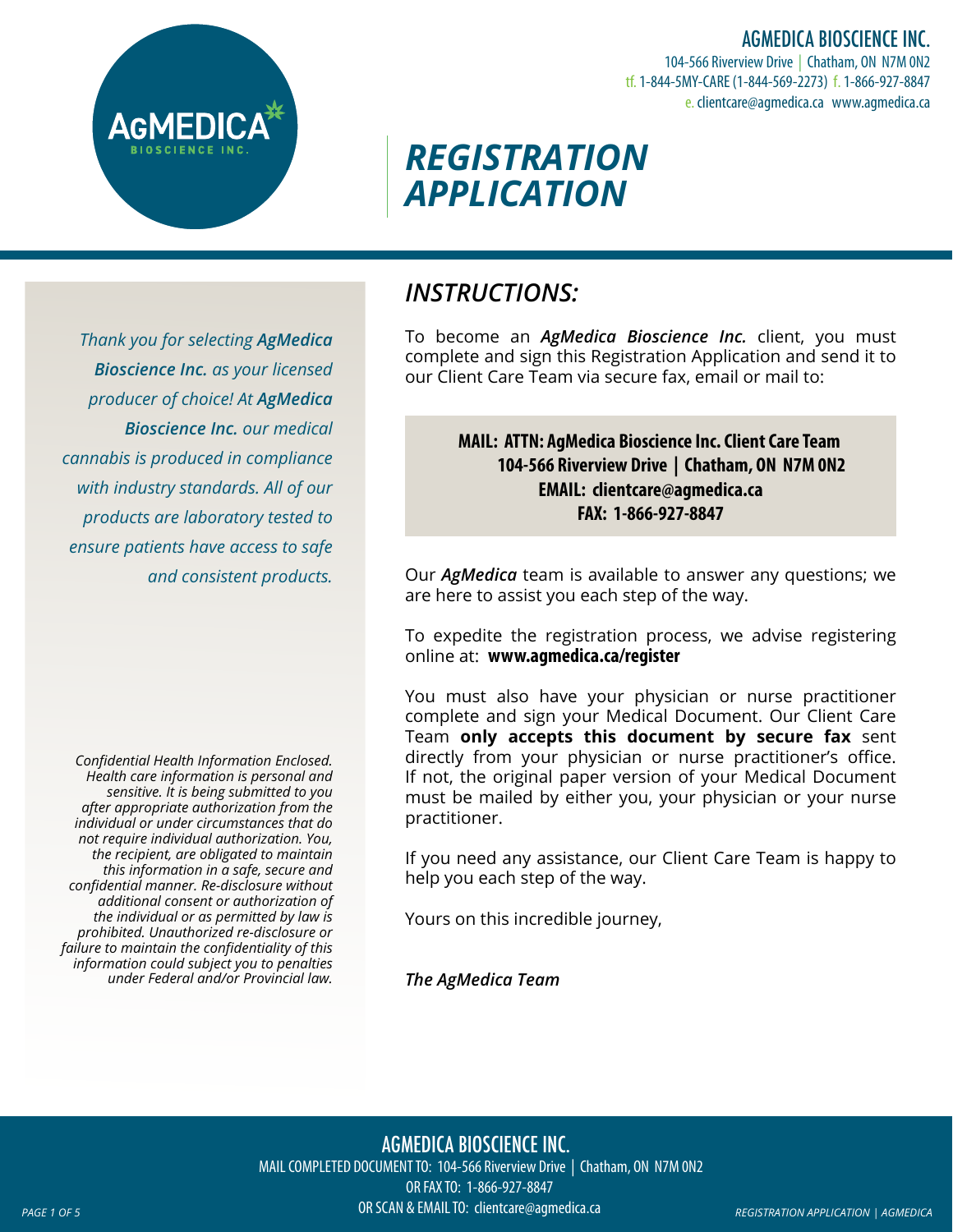



## AGMEDICA BIOSCIENCE INC.

104-566 Riverview Drive | Chatham, ON N7M 0N2 tf. 1-844-5MY-CARE (1-844-569-2273) f. 1-866-927-8847 e. clientcare@agmedica.ca www.agmedica.ca

CLIENT'S UNIQUE IDENTIFIER:

| <b>CLIENT'S INFORMATION</b>                                                                                                                                                                                                                                                                                                                                                                                                                        |  |  |  |
|----------------------------------------------------------------------------------------------------------------------------------------------------------------------------------------------------------------------------------------------------------------------------------------------------------------------------------------------------------------------------------------------------------------------------------------------------|--|--|--|
| <b>NEW</b><br><b>RENEWAL</b><br><b>AMENDED</b>                                                                                                                                                                                                                                                                                                                                                                                                     |  |  |  |
| Proof of Client's information change under this section must be provided                                                                                                                                                                                                                                                                                                                                                                           |  |  |  |
| Client's Name<br>Middle Name<br>Given Name<br>Surname<br>Male<br>Female<br>Other<br>Undisclosed                                                                                                                                                                                                                                                                                                                                                    |  |  |  |
| K #:<br>Veteran<br>Date of Birth (MM/DD/YYYY)                                                                                                                                                                                                                                                                                                                                                                                                      |  |  |  |
| <b>PART A: CLIENT'S RESIDENCE</b>                                                                                                                                                                                                                                                                                                                                                                                                                  |  |  |  |
| <b>AMENDED</b><br>If checked, provide new information for this section below                                                                                                                                                                                                                                                                                                                                                                       |  |  |  |
| <b>RESIDENCE (must be in Canada and cannot be Post Office Box)</b><br>The address of the place in Canada where the Client ordinarily resides. If the Client ordinarily resides in Canada but has no dwelling place (e.g. shelter or hostel) complete this<br>section below, providing the address information for a shelter, hostel or similar institution, located in Canada, that provides food, lodging or other social services to the Client. |  |  |  |
| Address<br>Unit # / Buzzer Code<br>City                                                                                                                                                                                                                                                                                                                                                                                                            |  |  |  |
| Postal Code<br>Email<br>Province<br>$\Box$ Cell $\Box$ Home $\Box$ Fax<br>$\Box$ Cell $\Box$ Home $\Box$ Fax<br>$\Box$ OK to leave voicemail<br>$\Box$ OK to leave voicemail<br>Primary Contact #<br>Secondary Contact #<br>□Morning □ Afternoon □ Evening<br>□Morning □Afternoon □Evening                                                                                                                                                         |  |  |  |
| The above address is one of the following:                                                                                                                                                                                                                                                                                                                                                                                                         |  |  |  |
| a private residence (e.g. house or apartment)                                                                                                                                                                                                                                                                                                                                                                                                      |  |  |  |
| an establishment that is not a private residence (e.g. hospice, hospital, nursing home, etc.)<br>If checked, complete details for the establishment.                                                                                                                                                                                                                                                                                               |  |  |  |
| Name of Establishment<br>Type of Establishment<br>an institution that provides food, lodging or other social services to the Client (e.g. shelter, hostel, etc.)                                                                                                                                                                                                                                                                                   |  |  |  |
| If checked, complete details for the institution and attestation of residence.                                                                                                                                                                                                                                                                                                                                                                     |  |  |  |
| Name of Institution<br>Type of Institution                                                                                                                                                                                                                                                                                                                                                                                                         |  |  |  |
| ATTESTATION OF RESIDENCE: To be completed by a manager of the specified above Institution (shelter, hostel, etc.)                                                                                                                                                                                                                                                                                                                                  |  |  |  |
| attest and confirm that institution specified above, located at the address referred to in the "Residence" section of this application,<br>provides food, lodging or other social services to the following Client:<br><b>Institution Manager's Name</b><br>Client's Name                                                                                                                                                                          |  |  |  |
|                                                                                                                                                                                                                                                                                                                                                                                                                                                    |  |  |  |
| Date (MM/DD/YYYY)<br>Signature of Manager                                                                                                                                                                                                                                                                                                                                                                                                          |  |  |  |
| <b>AGMEDICA BIOSCIENCE INC.</b><br>MAIL COMPLETED DOCUMENT TO: 104-566 Riverview Drive   Chatham, ON N7M ON2                                                                                                                                                                                                                                                                                                                                       |  |  |  |

OR FAX TO: 1-866-927-8847

*PAGE 2 OF 5 REGISTRATION APPLICATION | AGMEDICA* OR SCAN & EMAIL TO: clientcare@agmedica.ca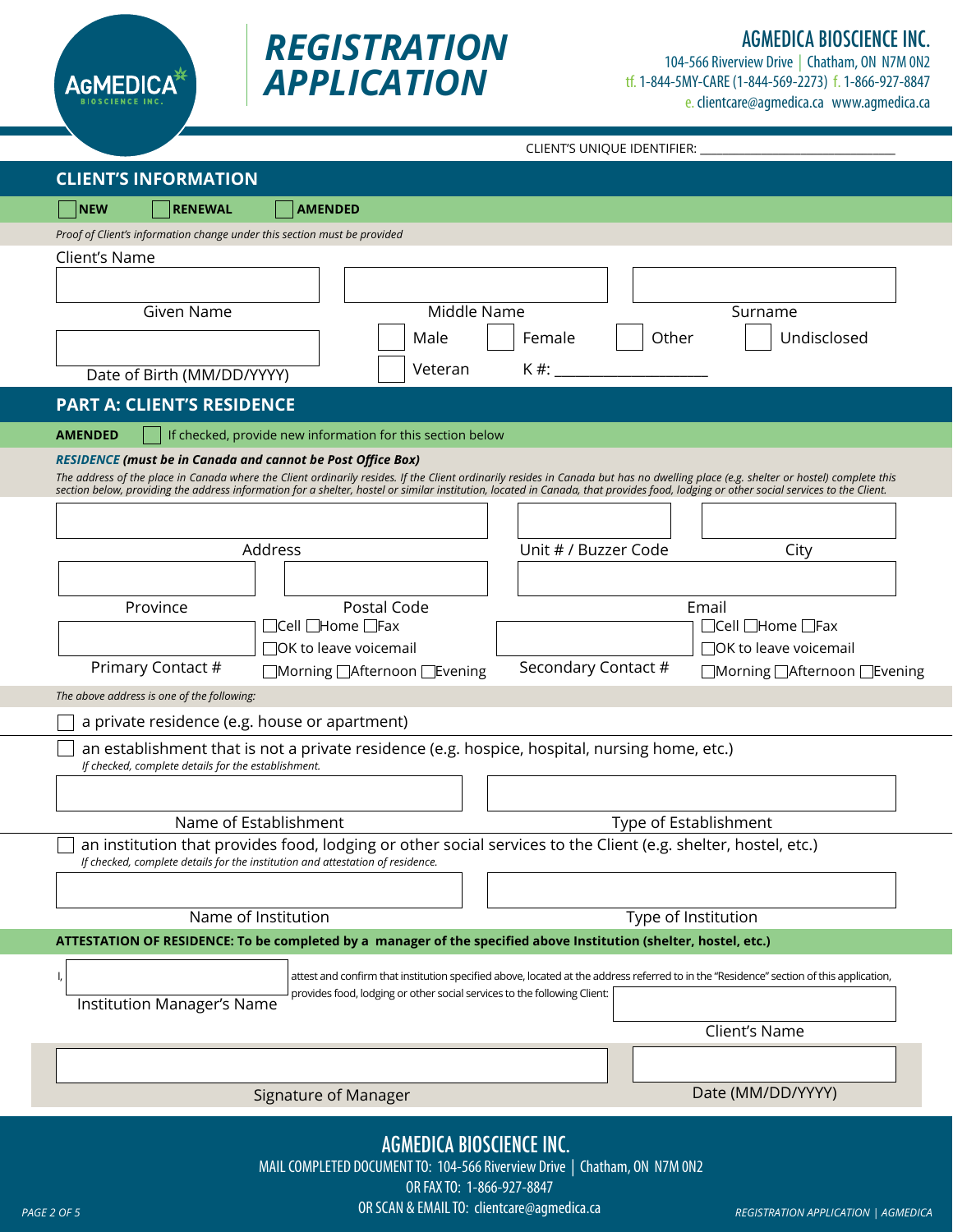

## AGMEDICA BIOSCIENCE INC.

104-566 Riverview Drive | Chatham, ON N7M 0N2 tf. 1-844-5MY-CARE (1-844-569-2273) f. 1-866-927-8847 e. clientcare@agmedica.ca www.agmedica.ca

| PART B: CLIENT'S MAILING AND SHIPPING ADDRESS                                                                                                                                                                                               |                                                                   |                      |  |
|---------------------------------------------------------------------------------------------------------------------------------------------------------------------------------------------------------------------------------------------|-------------------------------------------------------------------|----------------------|--|
| To be completed by the Client or by an individual who is responsible for the Client and referred to in Part C of this application.                                                                                                          |                                                                   |                      |  |
| <b>AMENDED</b><br>If checked, provide new information for this section below                                                                                                                                                                |                                                                   |                      |  |
| <b>MAILING ADDRESS (must be in Canada)</b><br>The mailing address of the place referred to in section "Residence" above, if different from the address provided under that section.                                                         |                                                                   |                      |  |
| SAME AS RESIDENCE                                                                                                                                                                                                                           |                                                                   |                      |  |
|                                                                                                                                                                                                                                             |                                                                   |                      |  |
|                                                                                                                                                                                                                                             |                                                                   |                      |  |
| Address                                                                                                                                                                                                                                     |                                                                   |                      |  |
|                                                                                                                                                                                                                                             |                                                                   |                      |  |
| City                                                                                                                                                                                                                                        | Province                                                          | Postal Code          |  |
| If checked, provide new information for this section below<br><b>AMENDED</b>                                                                                                                                                                |                                                                   |                      |  |
| <b>SHIPPING ADDRESS (must be in Canada)</b><br>Indicate which one of the following is to be the shipping address:                                                                                                                           |                                                                   |                      |  |
| SAME AS RESIDENCE; OR                                                                                                                                                                                                                       |                                                                   |                      |  |
| SAME AS MAILING ADDRESS; OR                                                                                                                                                                                                                 |                                                                   |                      |  |
|                                                                                                                                                                                                                                             |                                                                   |                      |  |
| THE BUSINESS ADDRESS OF THE PHYSICIAN OR NURSE PRACTITIONER WHO PROVIDED THE MEDICAL DOCUMENT TO THE CLIENT <sup>(1)</sup>                                                                                                                  |                                                                   |                      |  |
| (1) If the shipping address is the address of the Healthcare Practitioner who provided the Medical Document to the client, the consent statement in Part D of this application must<br>be signed and dated by that Healthcare Practitioner. |                                                                   |                      |  |
| PART C: INDIVIDUAL(S) RESPONSIBLE FOR THE CLIENT (complete if applicable)                                                                                                                                                                   |                                                                   |                      |  |
| This Part C of the application must be completed if the Client has changed information regarding a person (Caregiver) who is responsible for the Client.                                                                                    |                                                                   |                      |  |
| If checked, provide new information for this section below<br><b>AMENDED</b>                                                                                                                                                                |                                                                   |                      |  |
| <b>RESPONSIBLE INDIVIDUAL:</b><br>The mailing address of the place referred to in section "Residence" above, if different from the address provided under that section.                                                                     |                                                                   |                      |  |
|                                                                                                                                                                                                                                             |                                                                   |                      |  |
| Given Name                                                                                                                                                                                                                                  | Middle Name                                                       | Surname              |  |
|                                                                                                                                                                                                                                             |                                                                   |                      |  |
|                                                                                                                                                                                                                                             | Male<br>Female                                                    | Undisclosed<br>Other |  |
| Date of Birth (MM/DD/YYYY)                                                                                                                                                                                                                  |                                                                   |                      |  |
|                                                                                                                                                                                                                                             |                                                                   |                      |  |
| Phone                                                                                                                                                                                                                                       | Email                                                             | Fax                  |  |
|                                                                                                                                                                                                                                             |                                                                   |                      |  |
|                                                                                                                                                                                                                                             | attest that I am an individual who is responsible for the Client: |                      |  |
| Name of Responsible Individual                                                                                                                                                                                                              |                                                                   | Name of Client       |  |
|                                                                                                                                                                                                                                             |                                                                   |                      |  |
| Signature of Responsible Individual                                                                                                                                                                                                         |                                                                   | Date (MM/DD/YYYY)    |  |
|                                                                                                                                                                                                                                             |                                                                   |                      |  |

*REGISTRATION* 

*APPLICATION*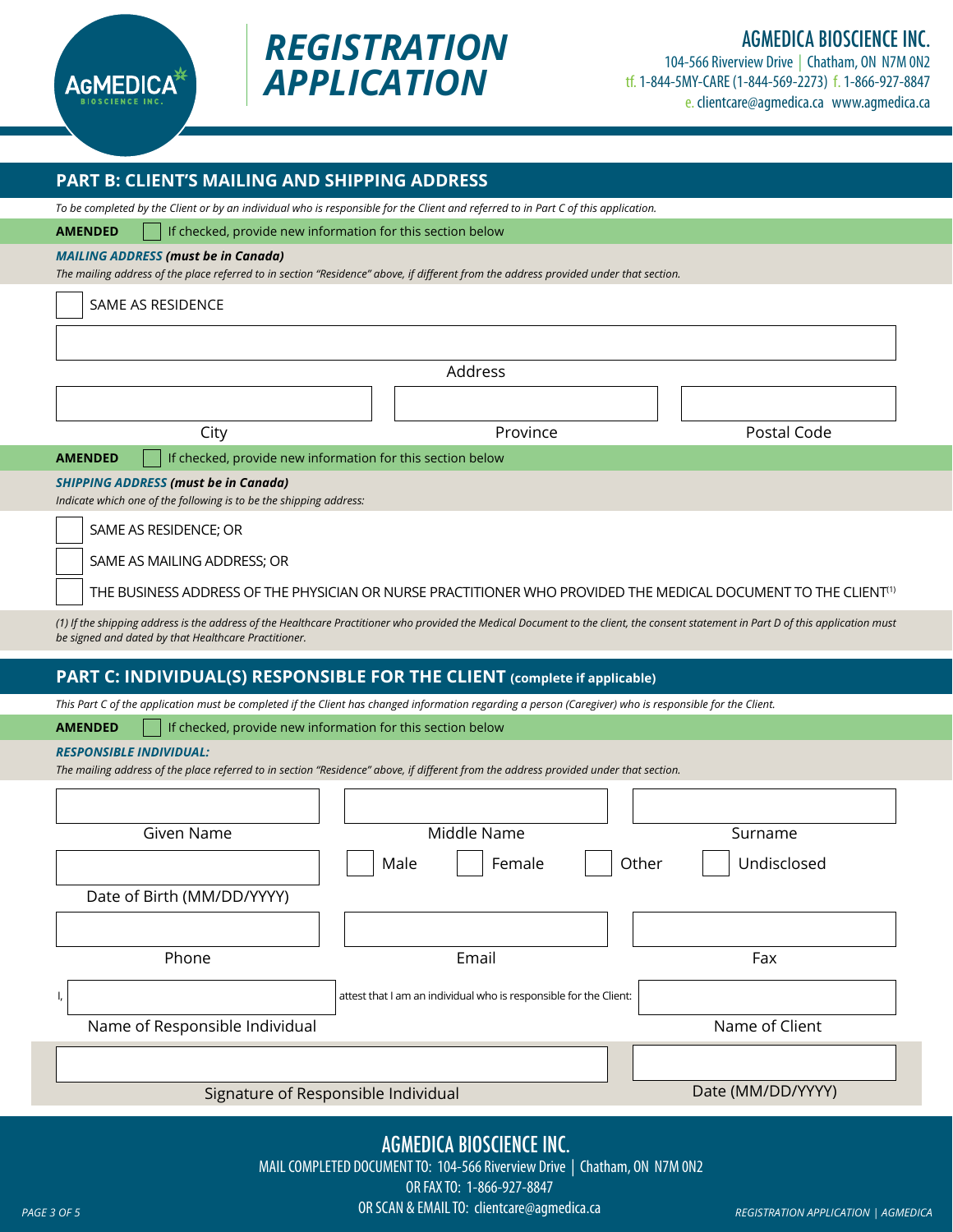

## *REGISTRATION APPLICATION*

104-566 Riverview Drive | Chatham, ON N7M 0N2 tf. 1-844-5MY-CARE (1-844-569-2273) f. 1-866-927-8847 e. clientcare@agmedica.ca www.agmedica.ca

#### **PART D: PHYSICIAN OR NURSE PRACTITIONER WHO PROVIDED MEDICAL DOCUMENT TO THE CLIENT**

*To be completed by the Client or by an individual who is responsible for the Client and referred to in Part C of this application.*

**AMENDED** If checked, provide new information for this section below

*HEALTHCARE PRACTITIONER'S CONSENT TO RECEIVE DRIED CANNABIS ON BEHALF OF CLIENT: (complete if applicable)*

*To be completed by a Healthcare Practitioner who provided Medical Document to the Client, if they have consented to receive medical cannabis on behalf of the Client (please refer to Part B (shipping address) of this application form):*

I,  $\vert$  at my business address specified in this section below, which is the same as my business address specified on the Medical Document that I provided to the Client. Print Healthcare Practitioner's Name Name of Client City Name of Business and the state of Business Address Province **Province** Postal Code Phone Email Fax Signature of Healthcare Practitioner Date (MM/DD/YYYY)

#### **PART E: STATEMENTS AND SIGNATURE BY CLIENT OR RESPONSIBLE INDIVIDUAL**

*To be completed by the Client or by an individual who is responsible for the Client and referred to in Part C of this application. IMPORTANT: Carefully read the Consent Form before signing the application.*

Signature of Client or Responsible Individual

Date (MM/DD/YYYY)

Print Name

*PAGE 4 OF 5 REGISTRATION APPLICATION | AGMEDICA* AGMEDICA BIOSCIENCE INC. MAIL COMPLETED DOCUMENT TO: 104-566 Riverview Drive | Chatham, ON N7M 0N2 OR FAX TO: 1-866-927-8847 OR SCAN & EMAIL TO: clientcare@agmedica.ca